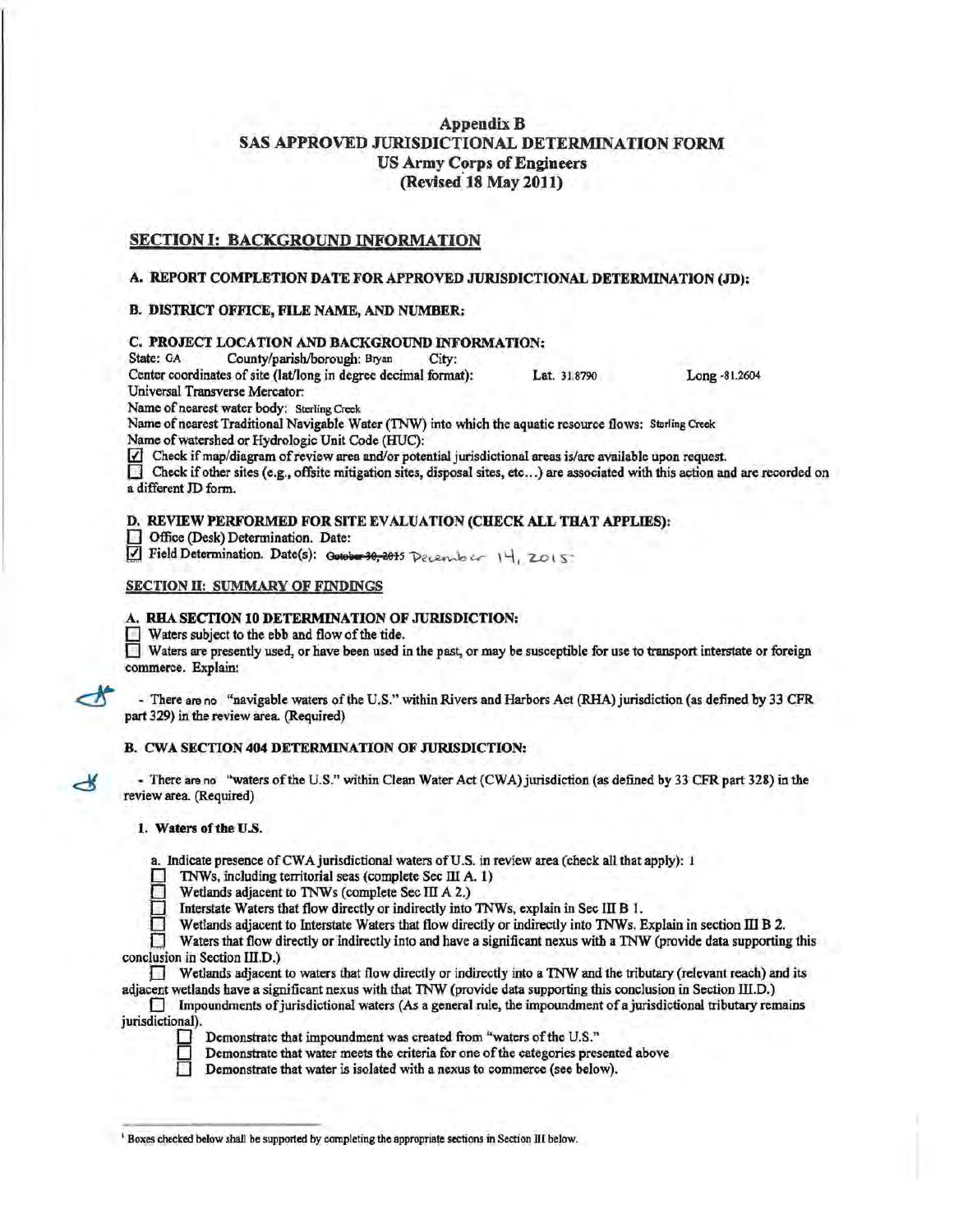| Non-wetland waters (i.e., rivers, streams):<br>Lakes/ponds:<br>acres                                                                                                                                                                                                                                                                                                                                                                                                                                                        | linear feet,<br>width (ft).                                                                                                                                                         |
|-----------------------------------------------------------------------------------------------------------------------------------------------------------------------------------------------------------------------------------------------------------------------------------------------------------------------------------------------------------------------------------------------------------------------------------------------------------------------------------------------------------------------------|-------------------------------------------------------------------------------------------------------------------------------------------------------------------------------------|
| Other non-wetland waters:<br>acres. List type of aquatic resource:<br>Wetlands:<br>acres                                                                                                                                                                                                                                                                                                                                                                                                                                    |                                                                                                                                                                                     |
| endangered species, use of water for irrigated agriculture) (check all that apply):                                                                                                                                                                                                                                                                                                                                                                                                                                         | (3) Where the sole potential basis of jurisdiction is the MBR factors (i.e., presence of migratory birds, presence of                                                               |
| Non-wetland waters (i.e., rivers, streams):<br>Lakes/ponds:<br>acres                                                                                                                                                                                                                                                                                                                                                                                                                                                        | width $(f1)$ .<br>linear feet.                                                                                                                                                      |
| Other non-wetland waters:<br>Wetlands:<br>acres                                                                                                                                                                                                                                                                                                                                                                                                                                                                             | acres. List type of aquatic resource:                                                                                                                                               |
| 3. Uplands and Non-waters/wetlands features (check if applicable):<br>of Engineers Wetland Delineation Manual and/or appropriate Regional Supplements.<br>If potential waters were assessed within the review area, these areas display no indicators of an Ordinary High Water Mark<br>(OHWM) and thus do not meet the criteria for non-wetland waters (See 33 CFR 328.3(e) and RGL 05-05).<br>Р<br>Uplands and/or no potential jurisdictional waters or wetlands were identified and assessed within the review. Explain: | If potential wetlands were assessed within the review area, these areas did not meet the criteria in the 1987 Corps                                                                 |
| $\sim$<br>Project site was assessed and found to have no indicators of wetland hydrology or hydric soil, as indicated on the attached data form.                                                                                                                                                                                                                                                                                                                                                                            |                                                                                                                                                                                     |
| <b>SECTION III: CWA ANALYSIS</b><br>A. TNWs AND WETLANDS ADJACENT TO TNWs                                                                                                                                                                                                                                                                                                                                                                                                                                                   |                                                                                                                                                                                     |
| The agencies will assert jurisdiction over TNWs and wetlands adjacent to TNWs. If the aquatic resource is a TNW,<br>complete Section III.A.1 only, then skip to Sec IV; if the aquatic resource is a wetland adjacent to a TNW, complete Sections<br>III.A.1 and 2, then skip to Sec IV; otherwise, see Section III.B below.                                                                                                                                                                                                |                                                                                                                                                                                     |
| Identify TNW:<br>Summarize rationale supporting determination:<br>Waters of the State<br>Waters Covered Under a Court Case<br>Navigable in Fact Waters (if selected explain below)<br>Basis for Decision:                                                                                                                                                                                                                                                                                                                   |                                                                                                                                                                                     |
| Tributary has (check all that apply):<br><b>Bed and banks</b>                                                                                                                                                                                                                                                                                                                                                                                                                                                               |                                                                                                                                                                                     |
| OHWM3 (check all indicators that apply):                                                                                                                                                                                                                                                                                                                                                                                                                                                                                    |                                                                                                                                                                                     |
| clear, natural line impressed on the bank<br>changes in the character of soil<br>shelving<br>vegetation matted down, bent, or absent<br>leaf litter disturbed or washed away<br>sediment deposition<br>water staining                                                                                                                                                                                                                                                                                                       | the presence of litter and debris<br>destruction of terrestrial vegetation<br>the presence of wrack line<br>sediment sorting<br>scour<br>multiple observed or predicted flow events |
| Discontinuous OHWM.4 Explain:.                                                                                                                                                                                                                                                                                                                                                                                                                                                                                              |                                                                                                                                                                                     |
| Factors other than the OHWM used to determine lateral extent of CWA jurisdiction (check all that apply):<br>High Tide Line indicated by:                                                                                                                                                                                                                                                                                                                                                                                    |                                                                                                                                                                                     |
| oil or scum line along shore objects<br>fine shell or debris deposits (foreshore)<br>physical markings/characteristics<br>Mean High Water Mark indicated by:<br>survey to available datum;<br>physical markings;                                                                                                                                                                                                                                                                                                            | tidal gauges<br>other (list):                                                                                                                                                       |
| vegetation lines/changes in vegetation types.                                                                                                                                                                                                                                                                                                                                                                                                                                                                               |                                                                                                                                                                                     |
| 2. Wetland adjacent to TNW                                                                                                                                                                                                                                                                                                                                                                                                                                                                                                  |                                                                                                                                                                                     |

2. Wetland adjacent to TNW<br>Summarize rationale supporting conclusion that wetland is "adjacent":<br>"A natural or man-made discontinuity in the OHWM does not necessarily sever jurisdiction" (e.g., where the stream temporaril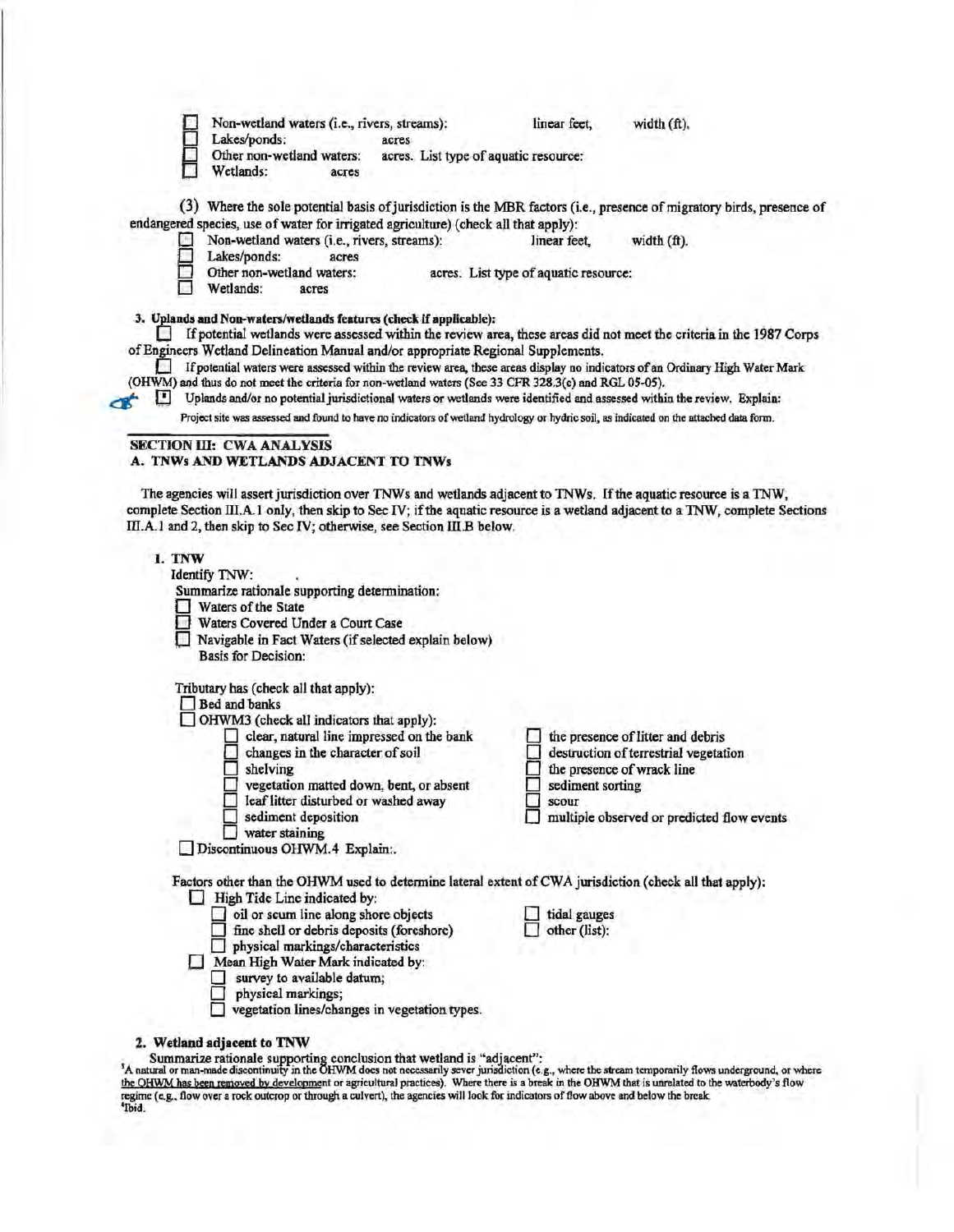C. Characteristics of Tributary and Its Adjacent Wetlands (If Any):

This section summarizes information regarding characteristics of the tributary and its adjacent wetlands, if any. Ifthe JD covers only the waterbody8 (and no adjacent wetlands), complete Sections 111.C.l, 111.D and IV. Ifthe JD covers a tributary with adjacent wetlands, complete Section III.C.1 for the tributary, Section III.C.2 for any onsite wetlands, and Section III.C.3 for all wetlands adjacent to that tributary, both onsite and offsite. The determination whether a significant nexus exists is determined in Section 111.D below, then complete Sec IV.

1. Characteristics of the waterbody that flows directly or indirectly into a TNW

| a. General Area Conditions:<br>Watershed size: |                                                          |                                                                                                  |      |          |
|------------------------------------------------|----------------------------------------------------------|--------------------------------------------------------------------------------------------------|------|----------|
| Drainage area:                                 |                                                          |                                                                                                  |      |          |
| Average annual rainfall:                       |                                                          | inches                                                                                           |      |          |
| Average annual snowfall:                       |                                                          | inches                                                                                           |      |          |
| b. Physical Characteristics:                   |                                                          |                                                                                                  |      |          |
| (1) Relationship with TNW:                     | Tributary flows directly into TNW.                       |                                                                                                  |      |          |
|                                                | T ributary flows through<br>Identify flow route to TNW9: | tributaries before entering TNW.                                                                 |      |          |
|                                                | Tributary stream order, if known:                        |                                                                                                  |      |          |
| Project waters are                             |                                                          | river miles from TNW.                                                                            |      |          |
| Project waters are                             |                                                          | aerial (straight) miles from TNW                                                                 |      |          |
| Tributary is:                                  | Natural                                                  | (2) General Tributary Characteristics (check all that apply):<br>Artificial (man-made). Explain: |      |          |
|                                                |                                                          | Manipulated (man-altered). Explain:                                                              |      |          |
| Average width:                                 | feet                                                     | Tributary properties with respect to top of bank (estimate):                                     |      |          |
| Average depth:                                 | feet                                                     |                                                                                                  |      |          |
|                                                | Average side slopes:.                                    |                                                                                                  |      |          |
|                                                |                                                          |                                                                                                  |      |          |
|                                                |                                                          | Primary tributary substrate composition (check all that apply):                                  |      |          |
| Silts                                          |                                                          | Sands                                                                                            |      | Concrete |
|                                                | Cobbles                                                  | Gravel                                                                                           |      | Muck     |
| Bedrock                                        | Other. Explain:                                          | Vegetation. Type/% cover:                                                                        |      |          |
|                                                |                                                          | Tributary condition/stability [e.g., highly eroding, sloughing banks]. Explain:                  |      |          |
|                                                |                                                          | Presence of run/riffle/pool complexes. Explain:                                                  |      |          |
| Tributary geometry;                            |                                                          |                                                                                                  |      |          |
|                                                |                                                          | Tributary gradient (approximate average slope):                                                  | $\%$ |          |
| $(3)$ Flow:                                    |                                                          |                                                                                                  |      |          |
|                                                | Tributary provides for:                                  |                                                                                                  |      |          |
|                                                | Rationale to support flow regime:                        | Estimate average number of flow events in review area/year:                                      |      |          |
|                                                | Other information on duration and volume:                |                                                                                                  |      |          |
| Surface flow is:                               |                                                          | Characteristics:                                                                                 |      |          |
| Subsurface flow:                               |                                                          | Explain findings:                                                                                |      |          |
|                                                | $\Box$ Dye (or other) test performed:                    |                                                                                                  |      |          |
|                                                | Tributary has (check all that apply):                    |                                                                                                  |      |          |
| Bed and banks                                  |                                                          |                                                                                                  |      |          |
|                                                | OHWM10 (check all indicators that apply):                |                                                                                                  |      |          |
|                                                |                                                          |                                                                                                  |      |          |

<sup>•</sup> Note that the Instructional Guidebook contains additional information regarding swales, ditches, washes, and erosional features generally and in the arid

West.<br><sup>9</sup> Flow route can be described by identifying, e.g., tributary a, which flows through the review area, flows into tributary b, which then flows into TNW.<br><sup>30</sup> A natural or man-made discontinuity in the OHWM does not flow regime (e.g., flow over a rock outcrop or through a culvert), the agencies will look for indicators of flow above and below the break.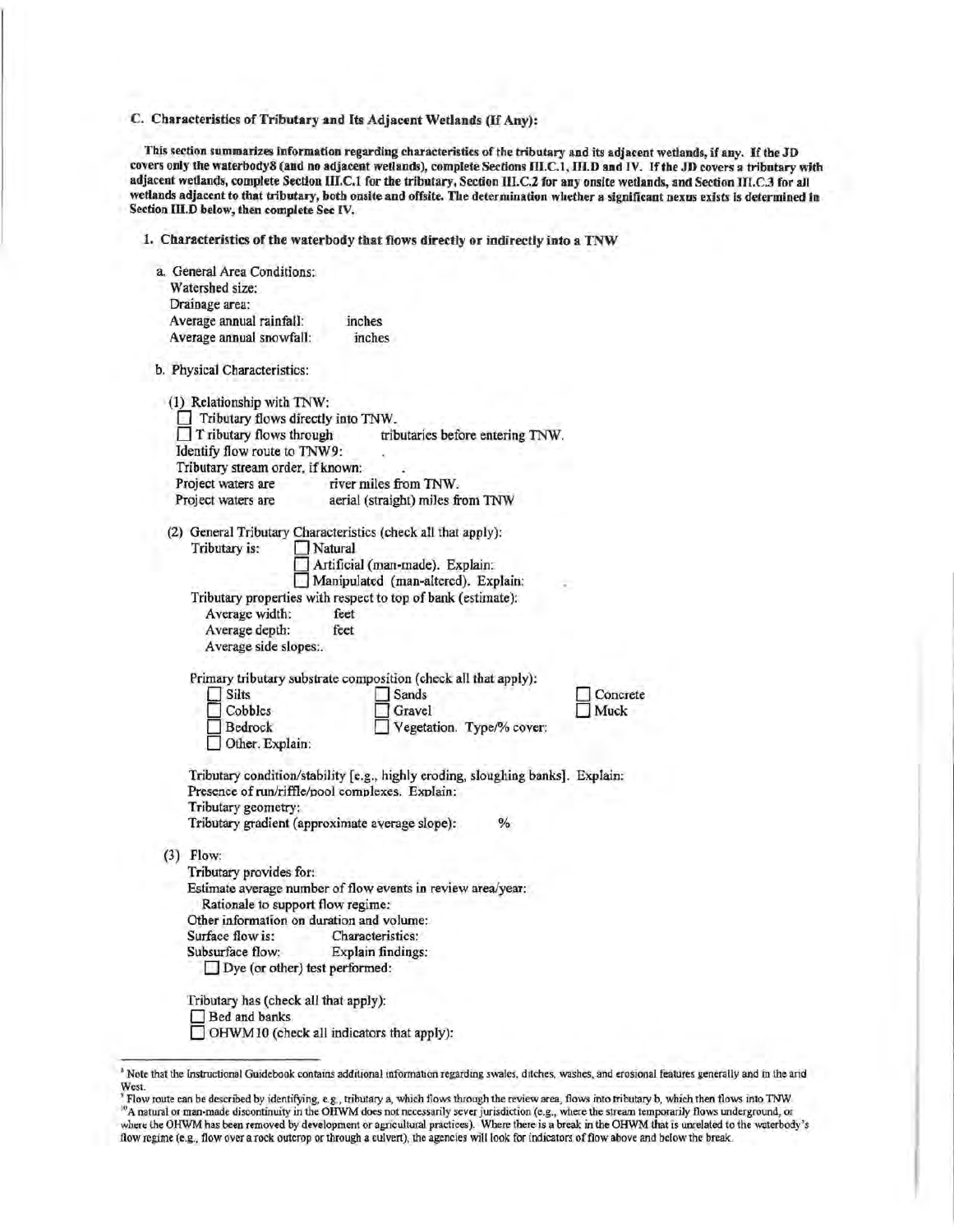(4) Proximity (Relationship) to TNW

Project wetlands are river miles from TNW. Project waters are aerial (straight) miles from TNW. Flow is from: Estimate approximate location of wetland as within the <sub>500-yt</sub>floodplain.

b. Chemical Characteristics:

Characterize wetland system (e.g., water color is clear, brown, oil film on surface; water quality; general watershed characteristics; etc.). Explain:

Identify specific pollutants, if known:

c. Biological Characteristics. Wetland supports (check all that apply):

D Riparian buffer. Characteristics (type, average width):

D Vegetation type/percent cover. Explain:

D Habitat for: D Federally Listed species. Explain findings: D Fish/spawn areas. Explain findings:

Other environmentally-sensitive species. Explain findings:

D Aquatic/wildlife diversity. Explain findings:

d. Other Ecological Characteristics. Explain:

## 3. Characteristics of all wetlands adjacent to the tributary (if any)

All wetland(s) being considered in the cumulative analysis:

Approximately ( ) acres in total are being considered in the cumulative analysis.

For each wetland, specify the following:

Directly abuts? (Y/N) Size (in acres) Directly abuts? (Y/N) Size (in acres)

I

Summarize overall biological, chemical and physical functions being performed:

#### D. SIGNIFICANT NEXUS DETERMINATION

A significant nexus analysis will assess the flow characteristics and functions ofthe tributary itself and the functions performed by any wetlands adjacent to the tributary to determine if they significantly affect the chemical, physical, and biological integrity of a TNW. For each of the following situations, a significant nexus exists if the tributary, in combination with all of its adjacent wetlands, has more than a speculative or insubstantial effect on the chemical, physical and/or biological integrity of a TNW. Considerations when evaluating significant nexus include, but are not limited to the volume, duration, and frequency of the flow of water in the tributary and its proximity to a TNW, and the functions performed by the tributary and all its adjacent wetlands. This significant nexus evaluation that combines, for analytical purposes, the tributary and all of its adjacent wetlands is used whether the review area identified in the JD request is the tributary, or its adjacent wetlands, or both. It is not appropriate to determine significant nexus based solely on any specific threshold of distance (e.g. between a tributary and its adjacent wetland or between a tributary and the TNW). Similarly, the fact an adjacent wetland lies within or outside of a floodplain is not solely determinative of significant nexus.

#### Draw connections between the features documented and the effects on the TNW, as identified in the Rapanos Guidance and discussed in the Instructional Guidebook. Factors to consider include, for example:

• Does the tributary, in combination with its adjacent wetlands (if any), have the capacity to carry pollutants or flood waters to TNWs, or to reduce the amount of pollutants or flood waters reaching a TNW?

• Does the tributary, in combination with its adjacent wetlands (if any), provide habitat and lifecycle support functions for fish and other species, such as feeding, nesting, spawning, or rearing young for species that are present in the TNW?

• Does the tributary, in combination with its adjacent wetlands (if any), have the capacity to transfer nutrients and organic carbon that support downstream foodwebs?

• Does the tributary, in combination with its adjacent wetlands (if any), have other relationships to the physical, chemical, or biological integrity of the TNW?

Note: the above list of considerations is not inclusive and other functions observed or known to occur should be documented below:

I. Significant nexus findings for water that has no adjacent wetlands and flows directly or indirectly into TNWs. Explain findings of presence or absence of significant nexus below, based on the tributary itself, then go to Section IV: